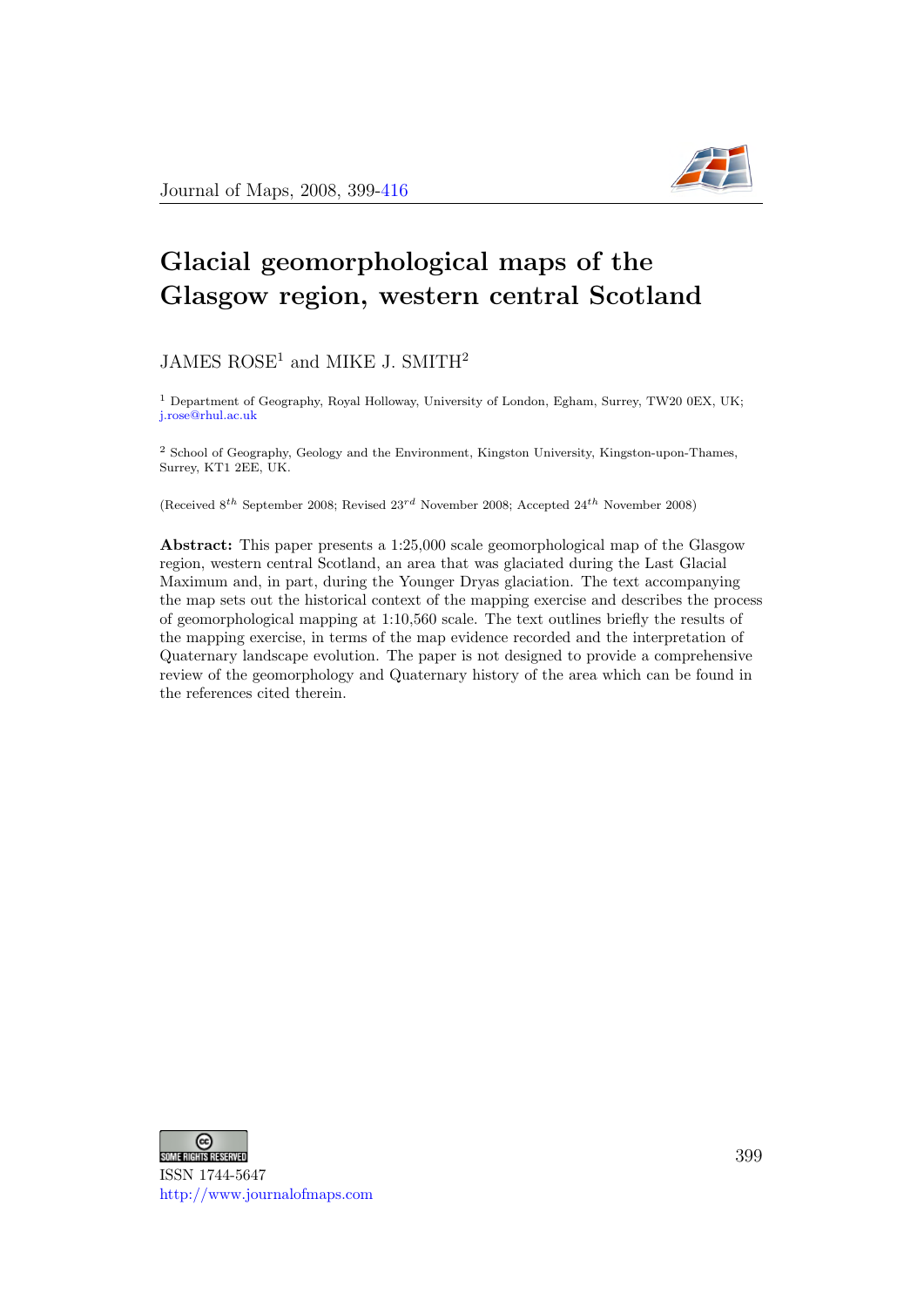#### 1. Introduction

This paper presents a 1:25,000 scale geomorphological map of the Glasgow area, western central Scotland supported by a text which describes the historical context for the work, the methods of mapping and the main findings. In accordance with the format of Journal of Maps the text is brief and relates specifically to the map and mapping process. Further details of the geomorphology and Quaternary history of the area can be found in the references cited.

## 2. The Mapping Area

The Glasgow region of western central Scotland was last glaciated during the Last Glacial Maximum (LGM) and, in the area around Loch Lomond, during the Younger Dryas (YD) glaciation (LGM is an informal term used to relate to the global expansion of ice in Marine Isotope Stage 2. The precise timing of the LGM and YD ice limits are different in different regions of the globe). For the Glasgow area the LGM ice reached a maximum extent c. 20 cal. ka BP, and melted from the regional c. 14.5 cal. ka BP. The YD glaciation in the Glasgow area reached its maximum extent c. 12 cal. ka BP, and deglaciation occurred c. 11.5 cal. ka BP. The most comprehensive reviews of the glacial and Quaternary history of the area can be found in Sutherland and Gordon (1993) and Evans (2003) and the basis of the dates given above can be found in these publications and unpublished work. See Lowe et al. (2008) for a globally accepted timescale for the period 30 - 8 ka BP. The region is in the western part of the Midland Valley of Scotland and is located between the Grampian Highlands to the north and west (a major zone of ice accumulation resulting from both higher elevation and higher precipitation rates) and the Southern Uplands to the south. The dominant ice flow direction in the region was west to east during the LGM, and north to south within the area of YD glaciation (Figure 1).

Glacial landforms recorded in the region include streamlined hills, drumlins, eskers, moraine ridges, kames, kame terraces, kettle holes, outwash fans and till hummocks, and glacial drainage channels. Till covers much of the area and is typically a matrix-rich diamicton dominated by subjacent lithology, or the lithology of the rocks immediately up-glacier of the site.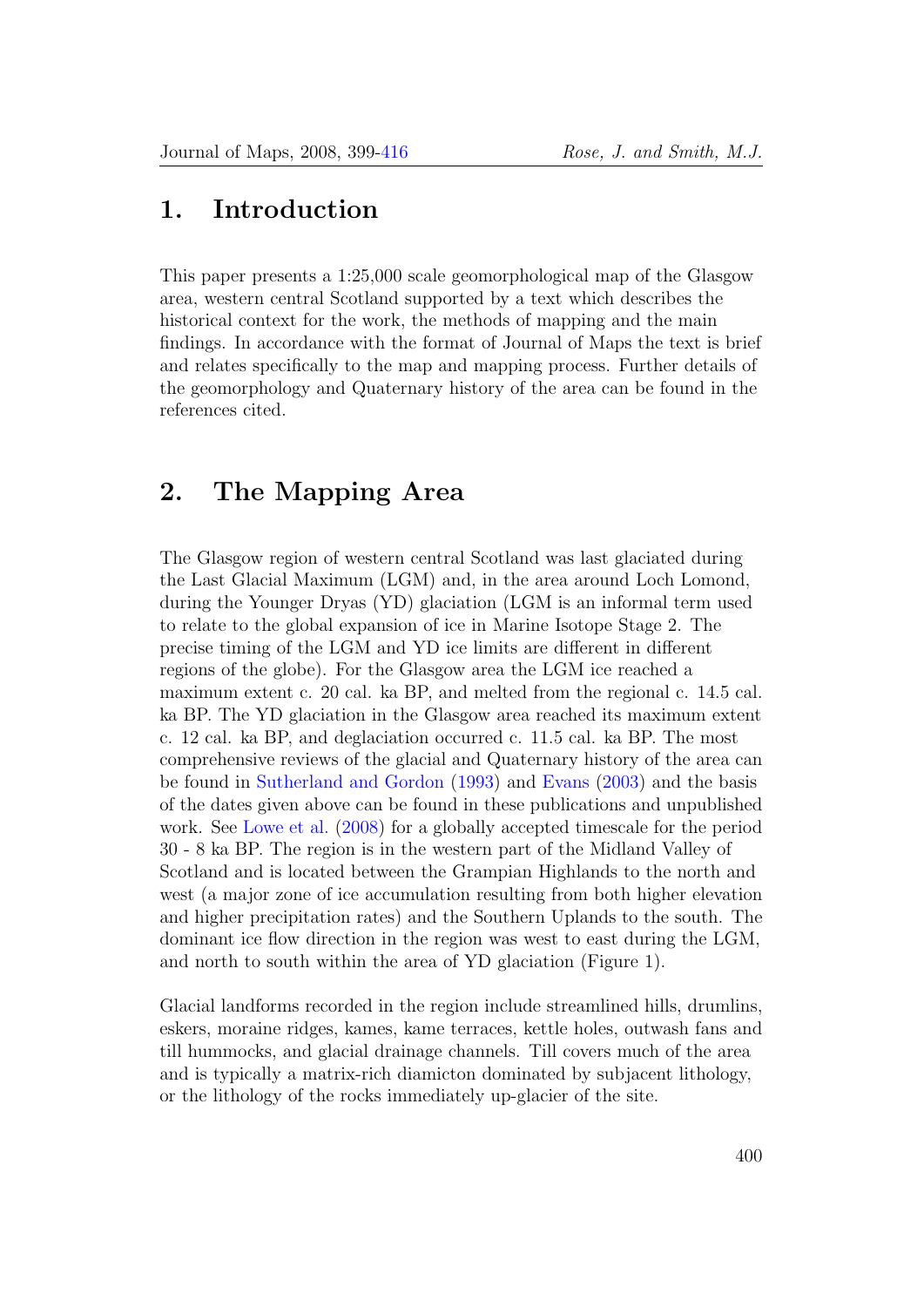

Figure 1. Location of field mapping area and patterns of ice movement in western central Scotland during the LGM and the YD glaciations.

The region covers about  $750 \text{ km}^2$  and was mapped by Jim Rose between 1965 and 1976. Most of the area was mapped between 1965 and 1968 as part of a University of Glasgow PhD, and the remainder was completed while he was a lecturer at Birkbeck College, University of London carrying out other research activities.

## 3. Historical Context

The project to map the glacial geomorphology of the Glasgow area was part of a wider objective of the time, to understand the glacial and shoreline history of northern Britain. The work is typical of a programme of geomorphological mapping that began with John Rice (1959; 1962) and was continued and developed by Brian Sissons (Sissons, 1958; 1967; Sissons and Smith, 1965; Sissons and Cornish, 1982) and a large number of his research students (for example: J.C. Stone, R.J. Price, C.M. Clapperton, D.E. Smith, R.A. Cullingford, J.M. Gray to name some of his early students). Subsequently this style of mapping was followed through at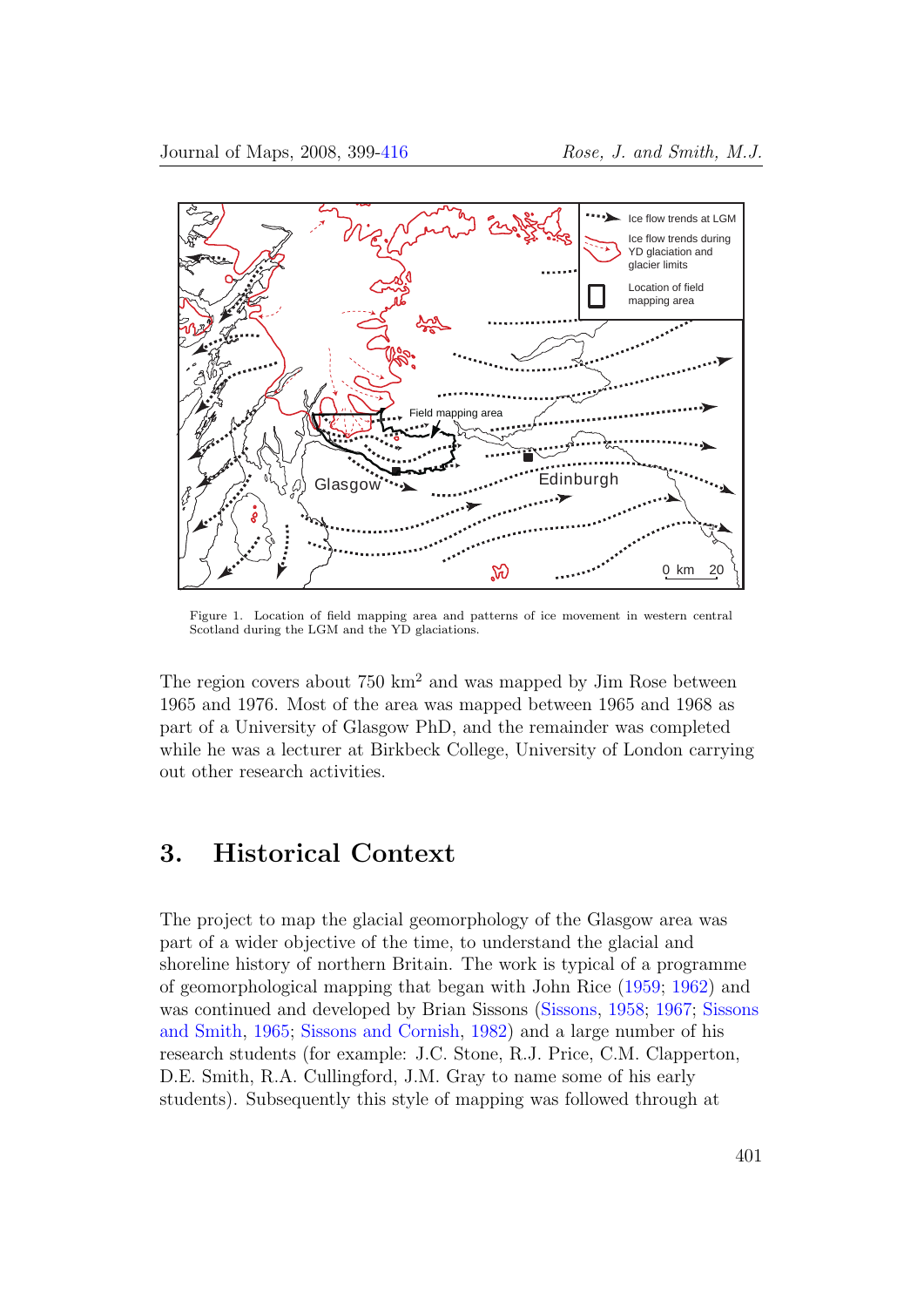other institutions such as Birkbeck College, University of London where Jim Rose carried out similar work in northern England in collaboration with Jocelyn Riley (née Letzer) (Letzer, 1978; Riley, 1987), John Boardman (Boardman, 1981) and Wishart Mitchell (Mitchell, 1991; 1996; Mitchell and Riley, 2006) and others.

The main findings of this approach resulted in:

- 1. A better understanding of ice flow directions in the areas of study.
- 2. Determination of the limits of the Loch Lomond Readvance (LLR) (YD glaciation) in Scotland (Sissons, 1979), Wales (Gray, 1982) and England (Sissons, 1980; Mitchell, 1996).
- 3. Recognition that drumlins are glacier bedforms (Rose and Letzer, 1977; Rose, 1987).
- 4. Identification of patterns of superimposed drumlins or cross-cutting lineaments as evidence for changes in glacier dynamics caused by variations in ice thickness and/ or rate of movement (Rose and Letzer, 1977; Rose, 1987). These patterns also provided evidence for different ice flow directions through parts of a glacial cycle (Rose, 1987; 1989).
- 5. A new understanding of the form, distribution and origin of isostatically displaced shorelines. This field mapping was supported by precise instrumental levelling. The work resulted in the total revision of the history of isostatic shoreline development in Britain (Sissons et al., 1966; Sissons, 1967).
- 6. The discovery of landforms such as fault scarps produced by postglacial tectonic activity (Sissons and Cornish, 1982). This provided the stimulus for the development of glacio-seismotectonics in Britain (Stewart et al., 2001; Firth and Stewart, 2001).

Full digital geomorphological mapping using remotely sensed data and, in particular, digital elevation models (DEMs), has been applied to the study of glacial and Quaternary geomorphology (e.g. Smith and Clark, 2005). Full details of this development and application to part of the Glasgow area can be found in Smith et al. (2006). The results indicate that DEMs can provide an effective data source for identifying some of the landforms represented on Map 1, but other landforms are difficult to identify with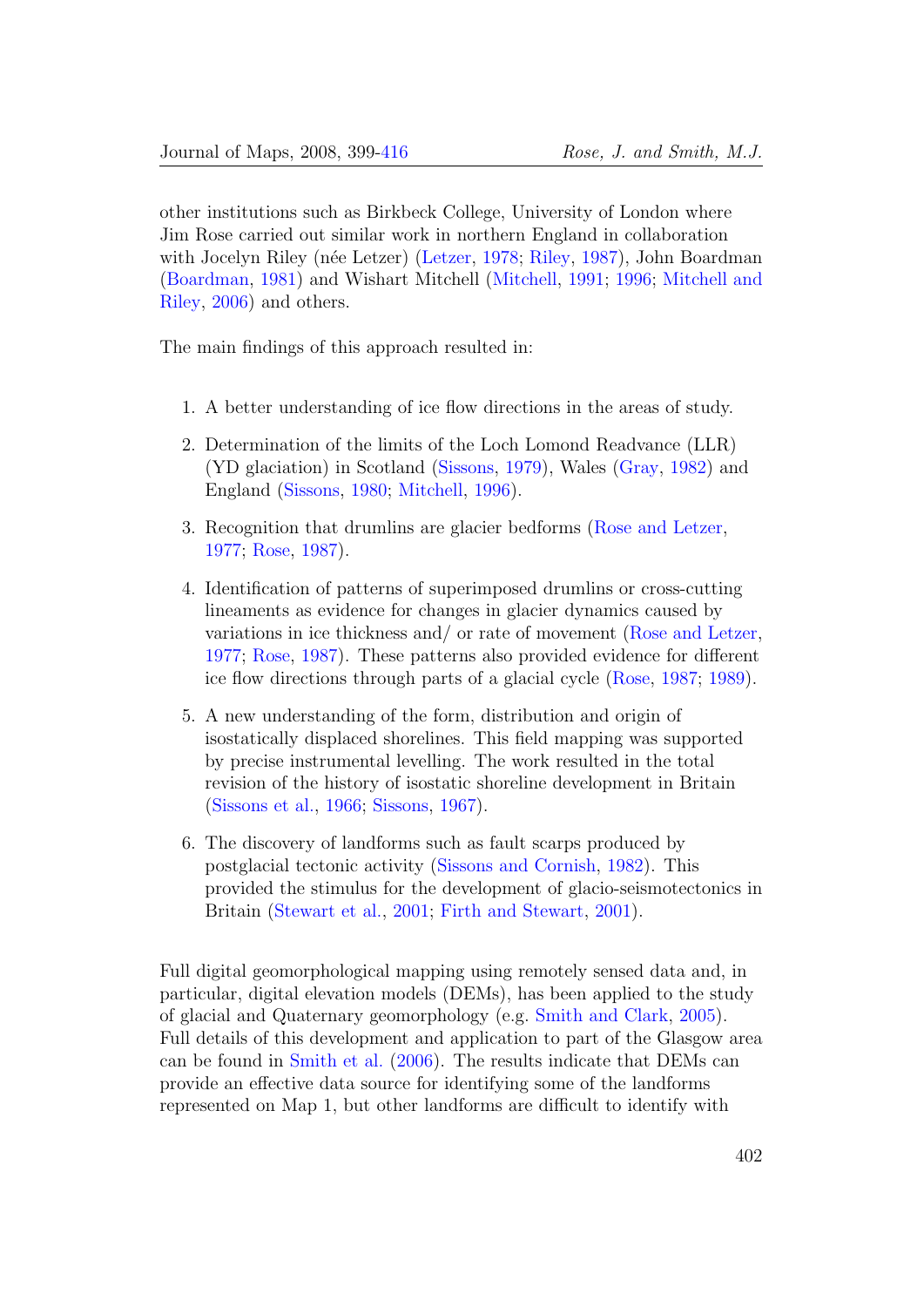confidence and the composition of all the landforms needs field verification. The ground-truth evidence reported in Map 1 and Figure 2 remains essential, although DEMs can vastly improve the quality of landform representation and rate of acquiring this morphological information.

### 4. Geomorphological Field Mapping

Mapping was based upon recording the shape of the landforms on to Ordnance Survey (OS) 1:10,560 scale (subsequently 1:10,000 scale) topographic base maps. This involved "walking across" all areas that were surveyed, marking breaks-of-slope (vertical resolution of  $\langle 1 \text{ m} \rangle$ , with no assumptions concerning the genesis of landforms. All breaks of slope were examined from different viewpoints in order to eliminate distortion created by perspective. Often breaks-of-slope visible in the field were not represented on topographic maps or evident on stereo aerial photos (Rose and Letzer, 1975). Location was fixed against features recorded on the maps such as field boundaries, buildings and infrastructure. Orientations of landforms were measured in the field with a compass. Initially only the morphology was recorded, but at the end of each day the maps were "inked-in" and the genesis of the landform was interpreted according to landform categories. The 1:10,560/1:10,000 scale field maps were later transcribed on to OS 1:25,000 scale maps or 1:63,360/1:50,000 scale as appropriate. Mapping symbols have been developed in a hierarchical fashion in order to most effectively represent the scales. Examples of maps at each of the scales are given in Figure 2, and the mapping symbols are shown on Figures 3a and 3b.

Typically line thickness covers 2 m of ground at the 1:10,560 scale and 10 m of ground at the 1:25,000 scale. Accuracy of the representation is evaluated and discussed in Smith et al. (2006). For archival purposes the 1:25,000 maps have been photographed onto 34 individual A4 sheets (a method also used by Letzer, 1978; Boardman, 1981; Mitchell, 1991).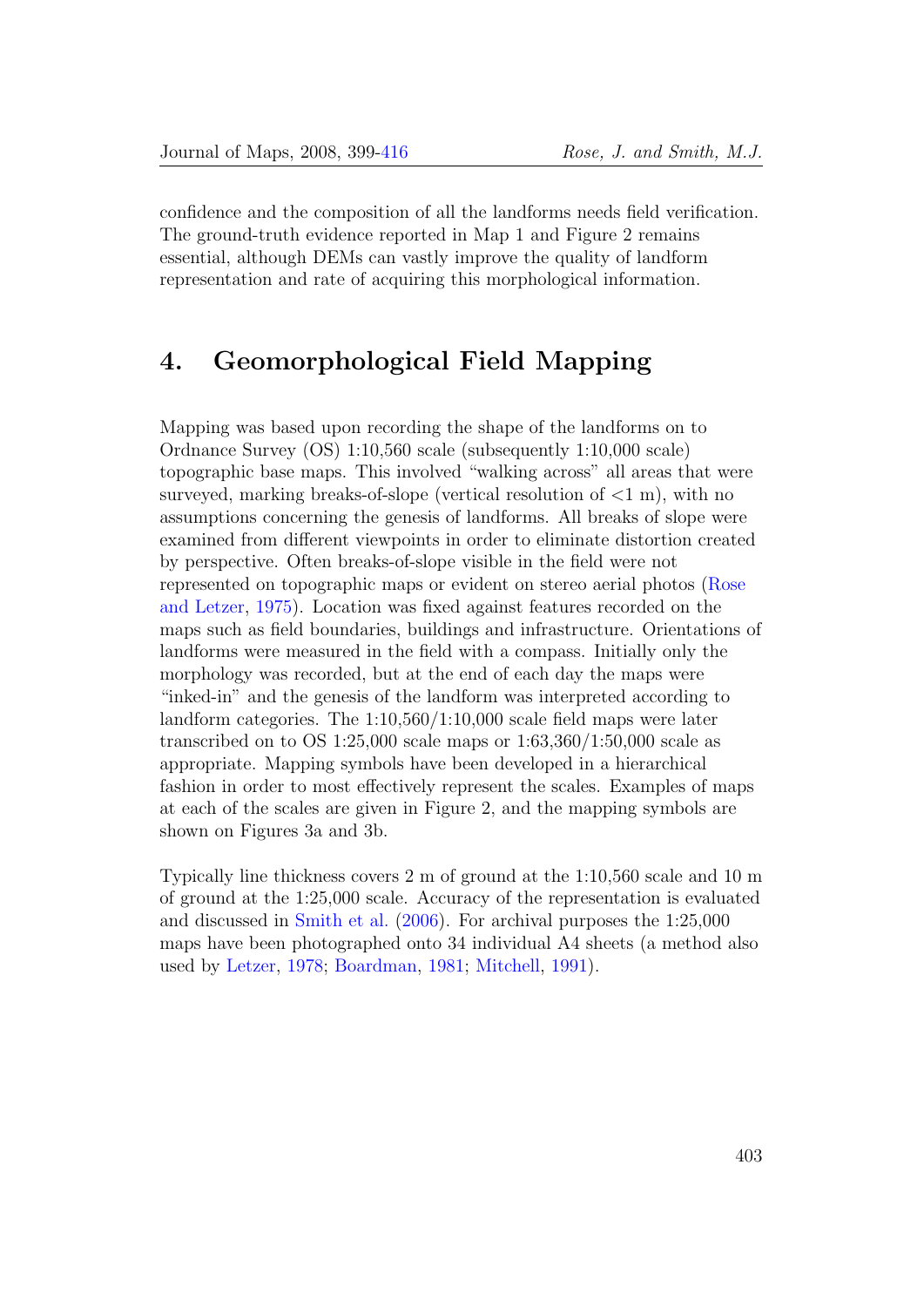

Figure 2. Examples of 1:10,560/1:10,000 scale field mapping, with the 1:25,000 and 1:63,360/1:50,000 scale reductions. The area covered is at the western side of Loch Lomond centred around Ben Bowie and the lower part of Glen Fruin.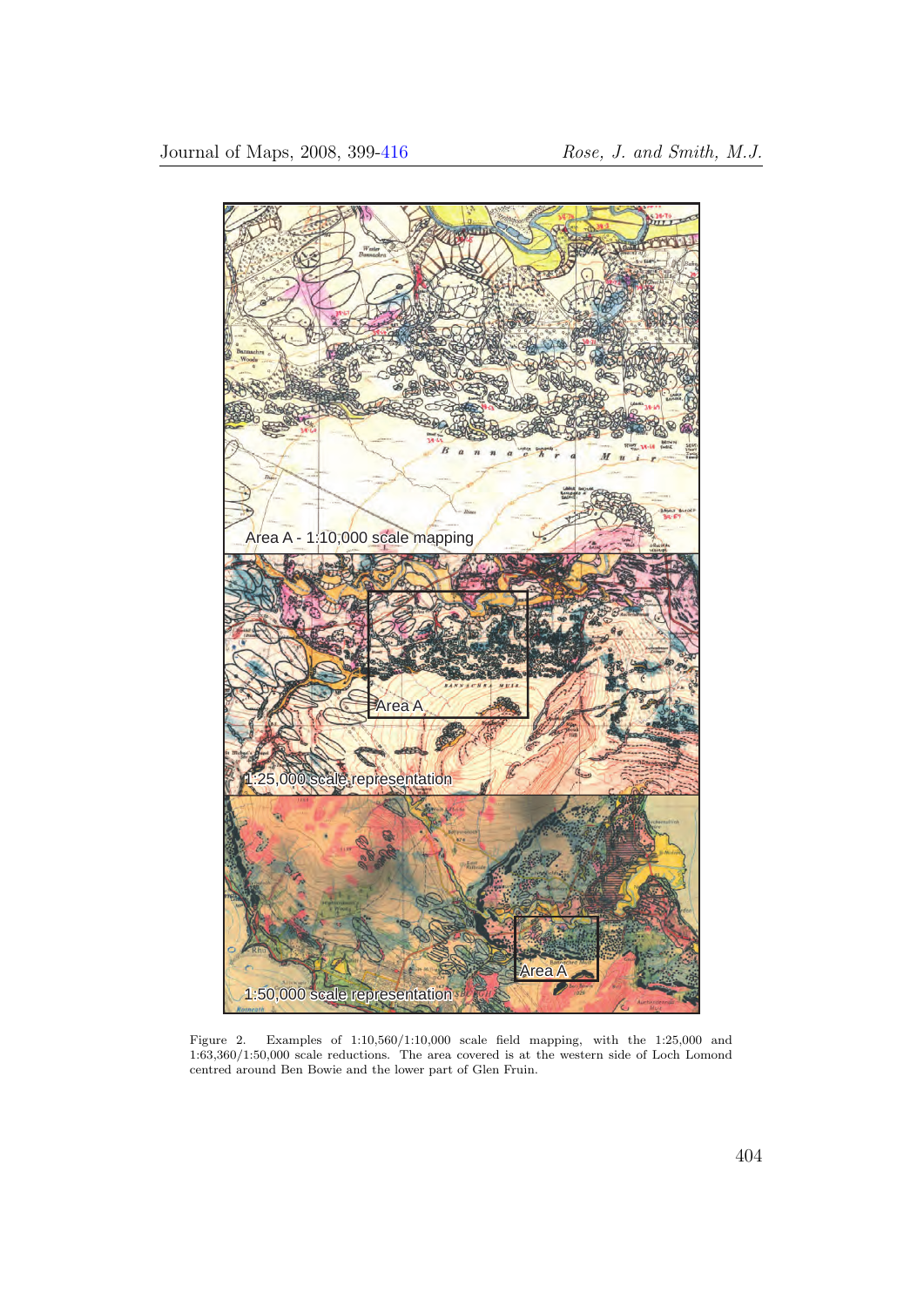$\overline{\phantom{a}}$ 

| PRIMARY                                               |                | GEOMORPHOLOGICAL MAPPING SYMBOLS AND COLOURS               |              |                  |
|-------------------------------------------------------|----------------|------------------------------------------------------------|--------------|------------------|
| <b>SYMBOLS</b>                                        |                | <b>COLOURS</b>                                             |              |                  |
| a) Break of slope                                     |                | a) Bedrock of any lithology or age                         | <b>RED</b>   | <b>Contract</b>  |
| b) Highest point                                      | ۰              | b) Till                                                    | <b>BLUE</b>  | po a             |
| c) Lowest point                                       | $\circ$        | c) Glacifluvial sand and gravel<br>and sand                | MAUVE        | <b>The Co</b>    |
| d) Crest line<br>i) on streamlined landforms          |                |                                                            |              |                  |
| on non-streamlined landforms<br>π                     |                | d) Glacilacustrine<br>clayey silt                          | ORANGE       | <b>The State</b> |
| iii) on glacifluvial landforms<br>iv) on beach ridges |                | and clay                                                   |              |                  |
| el Direction of slope                                 |                | sand and gravel, sand,<br>e) Fluvial<br>silt and loam      | YELLOW       | $\sim$ $\sim$    |
| i) glacifluvially eroded slope                        | <b>T 7 1 T</b> |                                                            |              |                  |
| ii) ice-contact slope                                 | <b>YYYY</b>    | f) Marine gravel, sand and gravel,<br>sand and clayey silt | <b>GREEN</b> | 1435             |
| iii) fluvially eroded slope                           | 11111          |                                                            |              |                  |
| iv) shore cliffline                                   | $1 + 11$       | g) Peat                                                    | <b>BROWN</b> | and a            |
| f) Crests of rock scarps                              | .              | disturbed<br>h) Gravitationally<br>deposits                |              |                  |
| h) Boundary between sediments                         |                |                                                            |              |                  |

 $(a)$ 



(b)

Figure 3. a) Primary geomorphological mapping symbols and colours used to build up the symbols for the landforms defined in (b). b) The geomorphological mapping symbols used on the 1:10,560/1:10,000, 1:25,000 and 1:63,360/ 1:50,000 scale geomorphological maps. Note that on (b) the terms glacifluvial and glacilacustrine are used as these were preferred at the time of mapping, but preference is now for the use of glaciofluvial and glaciolacustrine.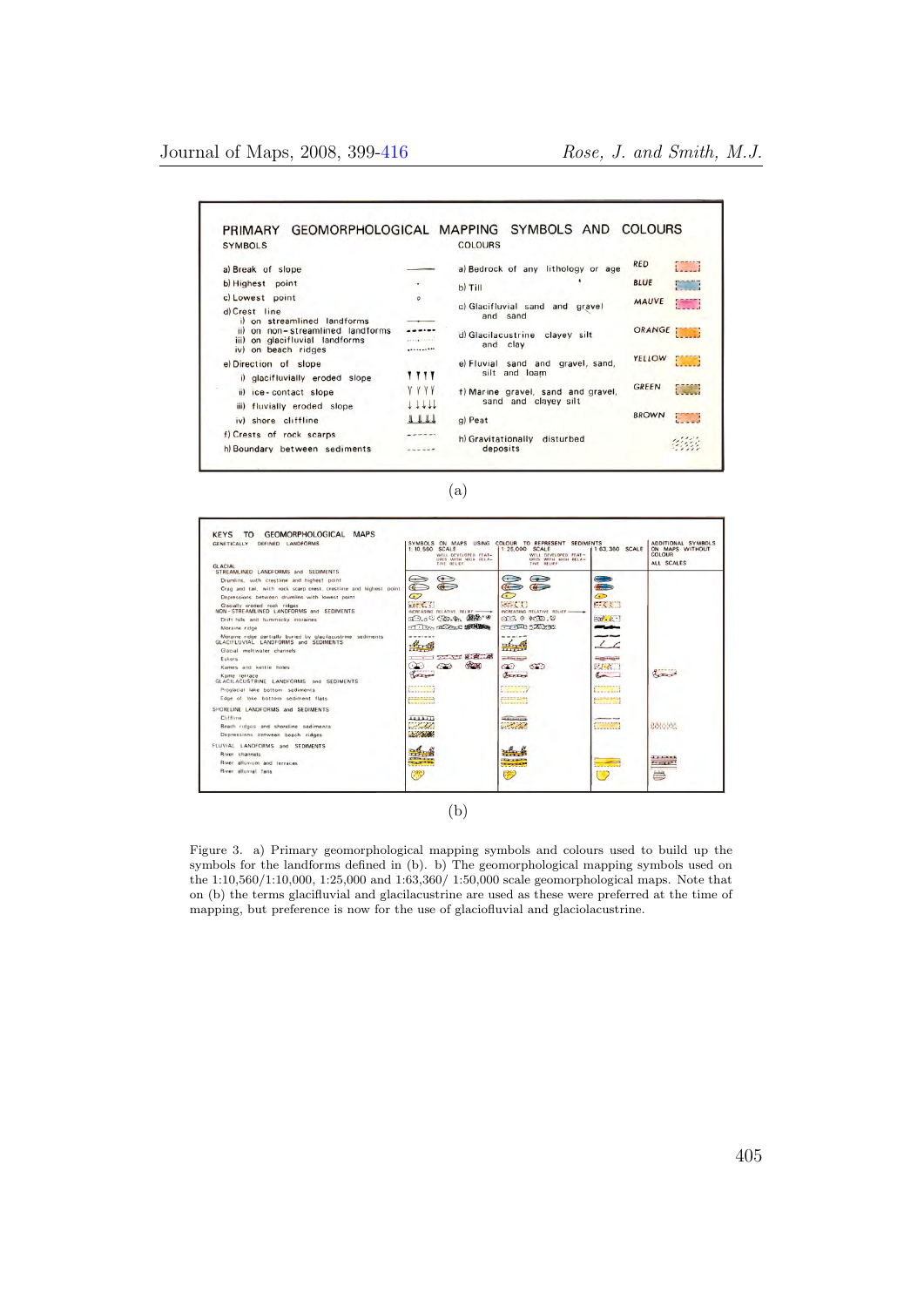# 5. Glacial and Shoreline Geomorphology of the Glasgow Area - outline description of area

The glacial and shoreline geomorphology of the Glasgow area is shown on Map 1 and, for convenience, all localities mentioned in the descriptions below are shown on Figure 4.



Figure 4. Location of places in western central Scotland named in the text.

The area covered by the attached map extends from the west coast of Scotland at the Firth of Clyde, almost to the east coast in the Firth of Forth. The area is mainly low relief, but includes hill ranges of the SW Highlands in the west, the Kilpatrick Hills and Campsie Fells in the central parts of the region and the Slamannan Plateau in the east. Most of the area is covered by till, except on the tops of the Kilpatrick Hills and Campsie Fells where there is extensive bedrock outcrop and some peat cover. The bottom of the Kelvin and Leven valleys are mainly glaciofluvial sands and gravels at the surface with a complex sequence of glaciogenic sediments below. Glaciolacustrine silts and clays cover a large area of the lower Blane and Endrick valleys, beyond the limit of the LLR.

Most of the area is characterized by glaciogenic landforms, although fossil shoreline landforms exist around the coast of the Clyde estuary and the Gareloch, and in Loch Lomond. River landforms, in the form of narrow trenches cut into superficial deposits and bedrock, or large spreads of sandy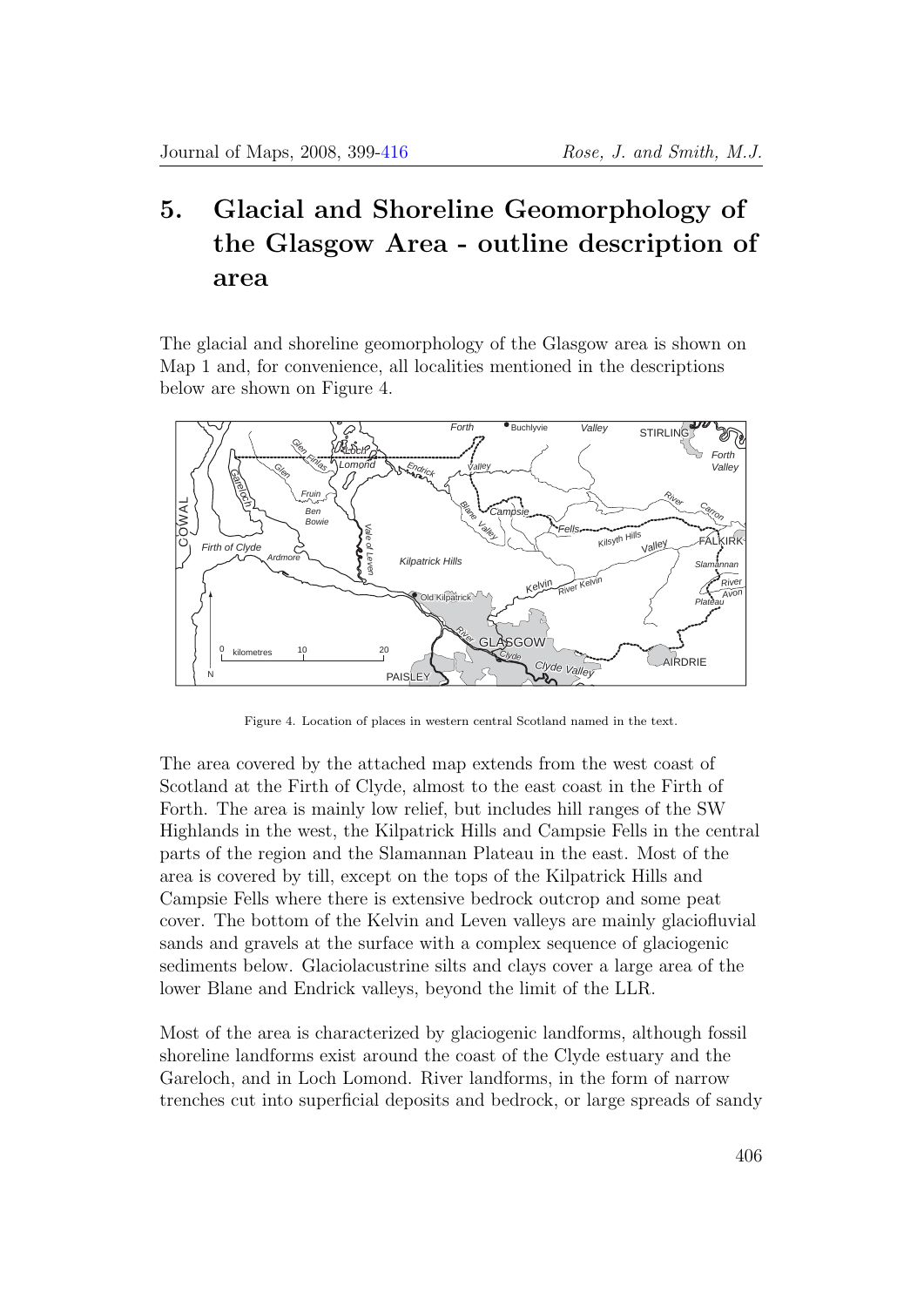silty alluvium where glacially formed depressions (glacially eroded basins, kettle holes) coincide with the routes of the rivers, characterise the river routes. Bedrock forms distinctive landforms in the Kilpatrick Hills, where effective glacial erosion has produced small irregular hills and enclosed basins known as 'knock and lochan' topography (Linton, 1963), and on the higher slopes of the Campsie Fells where the basalt lavas produce scarps. At lower levels, glacial erosion has sometimes produced a rock hillock-and-depression topography in areas of Carboniferous sandstone. As theses features are on the same scale as kames and kettle holes it is difficult to distinguish them from the constructional forms without detailed augering.

The dominant glacial landforms are glacier bedforms, which cover most of the lower terrain. Drumlins are most abundant and vary in size and form, and include complexities such as megadrumlins and superimposed drumlins (Figure 5; Rose and Letzer, 1977). Most of the drumlins are formed of till, but some include sands and gravels and others are mainly incompetent bedrock. There are a number of crag and tail hills where small outcrops of resistant bedrock are surrounded by relatively non-resistant lithologies. Streamlined bedrock hills are developed on some of the less competent Old Red Sandstone (ORS) rocks (Linton, 1962; Rose, 1987). Throughout the area there are locally-developed, irregular (as opposed to streamlined) till hillocks. These are typically of low relief and are characteristically formed between or on the lower slopes of drumlins. Within the area of the LLR the drumlins are smaller and the till hillocks are smaller and more abundant.

Glacial meltwater landforms are developed throughout the area and, indeed, dominate some areas. Meltwater channels are exceptionally well developed on the southern slopes of the Kilsyth Hills, and on the hillside between the Kelvin Valley and the Clyde Valley. The largest meltwater channel is at the eastern end of the Kelvin Valley, forming the watershed between this valley and the Forth Valley (between western and eastern Scotland). Meltwater channels are less abundant in the area of the LLR, and are universally smaller, except for the single channel that crosses the watershed between the Clyde and Forth drainage systems and was formed as an overflow from a proglacial lake dammed by the ice of the LLR. Glaciofluvial landforms include kames and kettle holes in the Kelvin Valley and less commonly on the plateau area between the Kelvin and Clyde valleys. Outwash and kame terraces are more limited in extent, occurring mainly along, or at the east of the Kelvin Valley. Within the area of the LLR, kames and kettles are well developed in the lower part of the Fruin and Finlas valleys and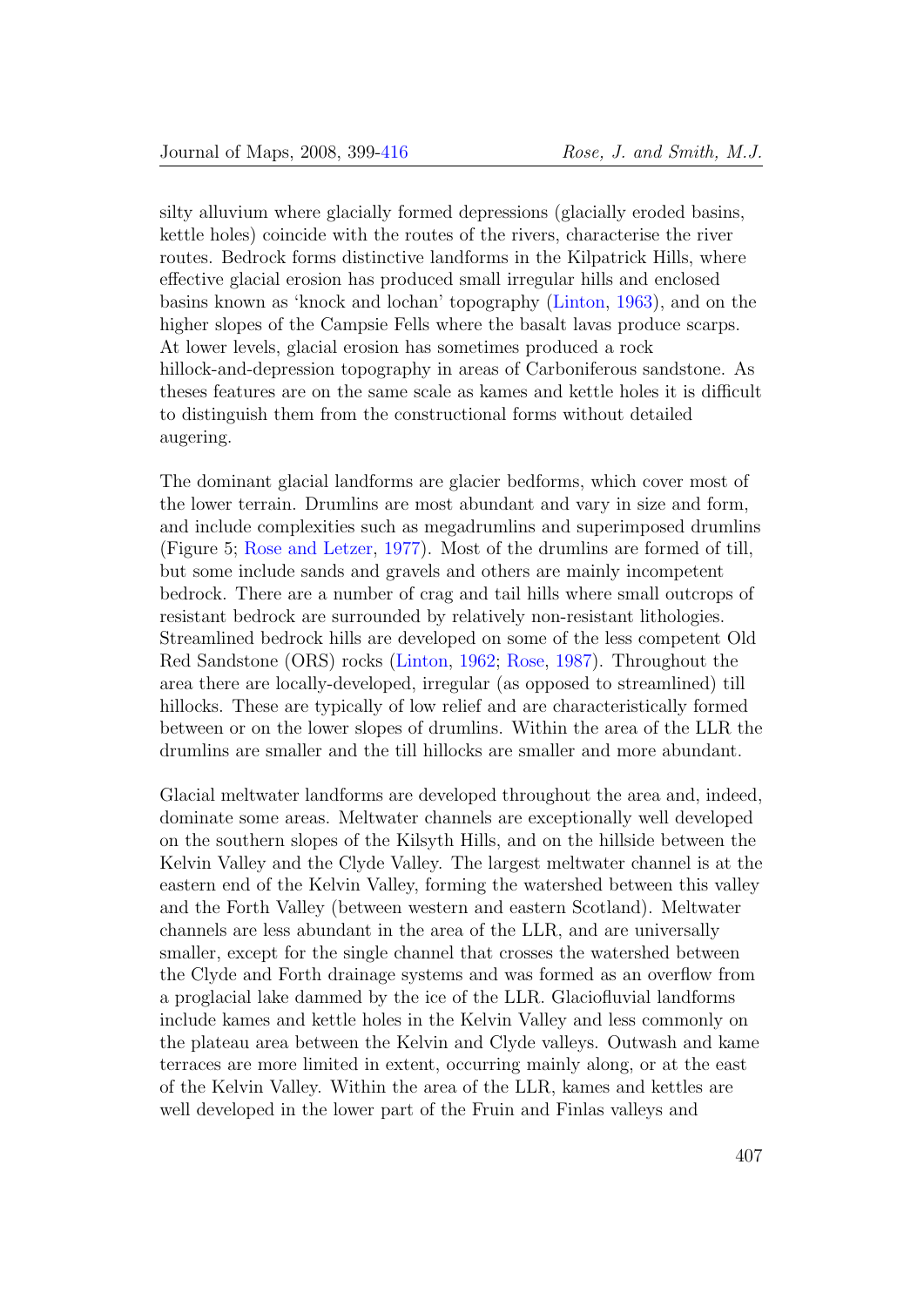outwash terraces are well developed in the Leven Valley. Extensive spreads of glaciolacustrine silts and clays fill the lower parts of the Blane and Endrick valleys due to the formation of a proglacial lake at these locations during the wastage of the LGM ice and during the LLR.

The LLR moraine ridge is a classic landform, although there are lateral changes in its morphology that reflect the geomorphological processes that operated at the locality and the sediment available at the glacier margin. Across most of the hillsides it forms a well developed ridge of till, sometimes associated with small kame terraces and small meltwater channels. However on the hillside below Ben Bowie (Figure 2) it is very fragmented in its form, and across the Leven Valley it forms a massive ridge, that has since been partially dissected by meltwater. In the area where the moraine ridge crosses the Endrick Valley it takes on an entirely different form: a number of low relief ridges made mainly of glaciotectonized lacustrine clay with sands and gravels and till. These ridges have a maximum elevation of 64 m OD which coincides with the highest level reached by the proglacial lake that formed beyond these moraines. Apart from some distinct till ridges that are aligned north-south across the Avon Valley on the Slamannan Plateau; no other moraine ridges have been recognised in the area.

Fossil shorelines are developed at both the eastern and western parts of the area. In the east, the outwash terraces in the Kelvin/Carron valleys merge with fossil shorelines in the Forth that have been described and interpreted in Sissons and Smith (1965). In the west, fossil shorelines are developed along the Clyde and the Gareloch, and in the Leven Valley and Loch Lomond (Dickson et al., 1978). Nearly all these shorelines are eroded into ORS bedrock or till, and all are associated with well sorted beach deposits which often form beach ridges. At Ardmore, the fossil shoreline extends around a hill of resistant ORS conglomerate. Ardmore would have been an island at its time of formation, linked to the mainland by a tombolo.

Figure 5 (next page). A digitized map of the drumlins of the Glasgow area shown in Map 1.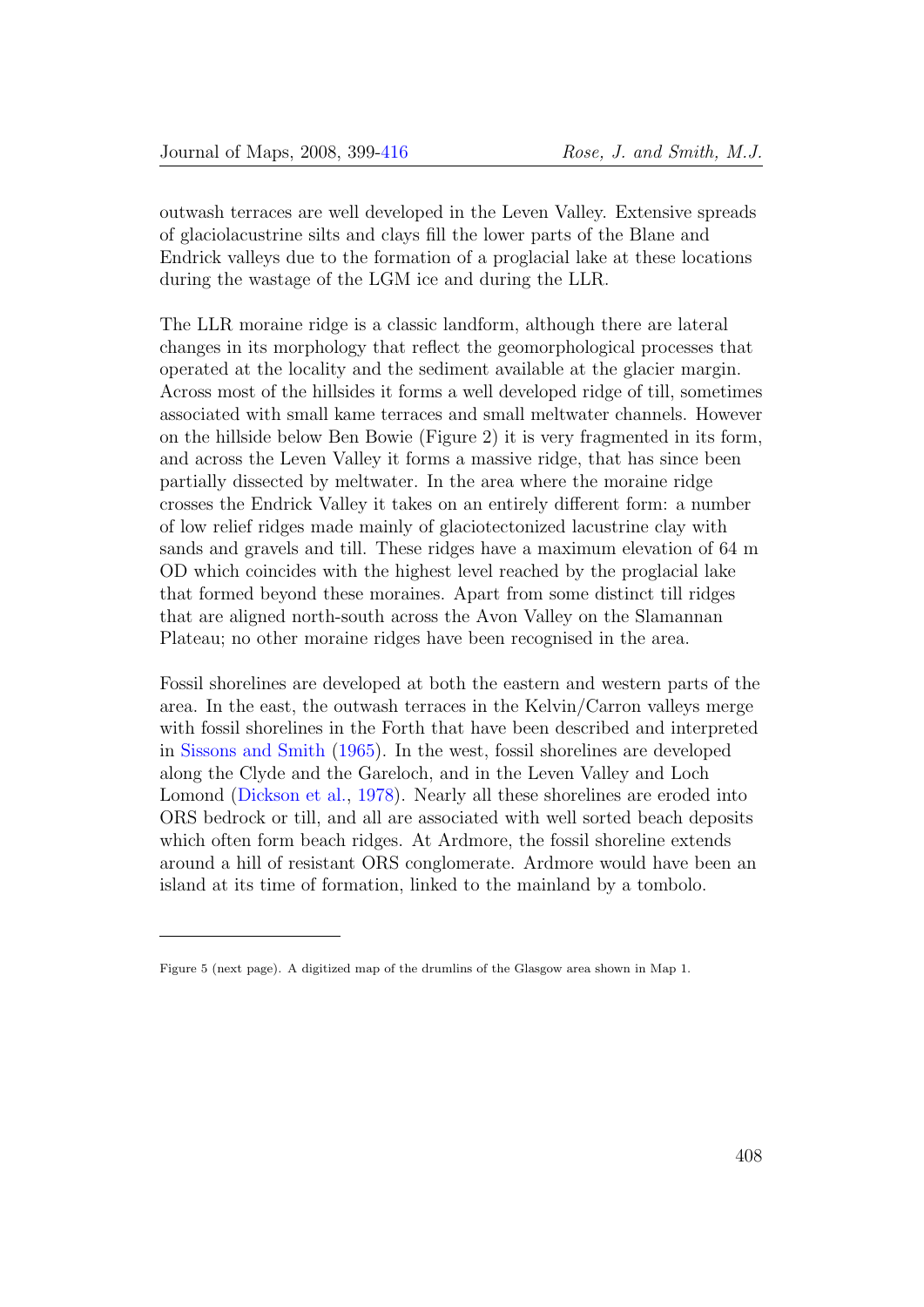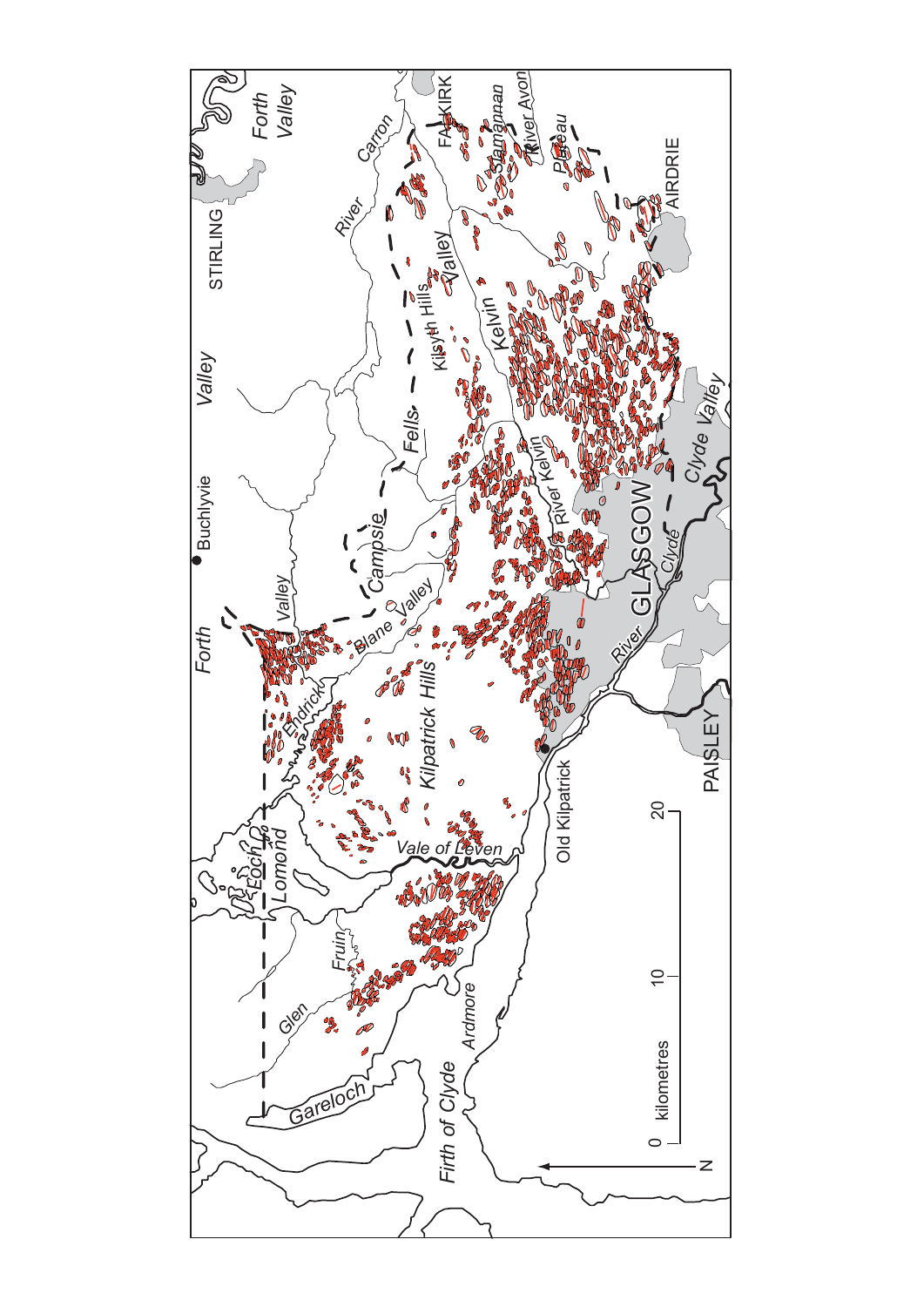# 6. Interpretation of the Glacial and Shoreline Geomorphology

LGM. The glacial geomorphology indicates that the ice flowed across the area from the west with the glacial source area over the mountains and sea lochs of Cowal. Meltwater beneath, within and on the ice sheet drained from western Scotland to the east and into the Firth of Forth. It is possible that the process of ice wastage was interrupted by a readvance to push-up the ridges that can be interpreted as a moraine on the Slamannan Plateau, and this may be the equivalent of the ice marginal stage known as the Perth Readvance that is associated with the formation of an ice contact slope, outwash terrace and a raised shoreline in the Firth of Forth near Carron (Sissons and Smith, 1965), but there is no lithostratigraphic evidence to support this interpretation and correlation. During the thinning of the ice sheet the glacier bedforms indicate that the main trajectory of ice movement changed from west to east to northwest to southeast up the Clyde Valley (Rose, 1987). This change in ice flow direction may have been a response to thinning ice and the effects of local topography, rather than the general configuration of the ice sheet which was the case when the flow was from west to east. On the plateau's and interfluves the ice margin retreated from west to east, but thinned around the hills with a configuration determined by the shapes of the hills.

During the wastage of the ice, meltwater flowed to the east through the Kelvin Valley and into the Forth, toward the south and into the ice-dammed lakes within the Clyde valley and to the northeast through a gap in the Campsie Fells and into the Forth lowlands. During the last stages of ice wastage, around and east of Glasgow, the extensive kame and kettle topography indicates that the ice became stagnant and disintegrated in-situ in the base of the Kelvin Valley. West of Glasgow the ice margin retreated towards the west and the sea first entered the Glasgow area from the Lochwinnock Gap (to the southwest of Glasgow) causing marine shorelines to form around Glasgow and as far west as Kilpatrick (Rose, 1975). With further retreat of the ice margin to the west, the sea entered the Firth of Clyde from the south and extended across all the lowland, including that in Loch Lomond, below about 30 m OD. Isostatic rebound took place as the ice margin retreated and the marine limit became progressively lower towards the west. The presence of drumlins throughout the western part of the region suggests that the ice remained competent,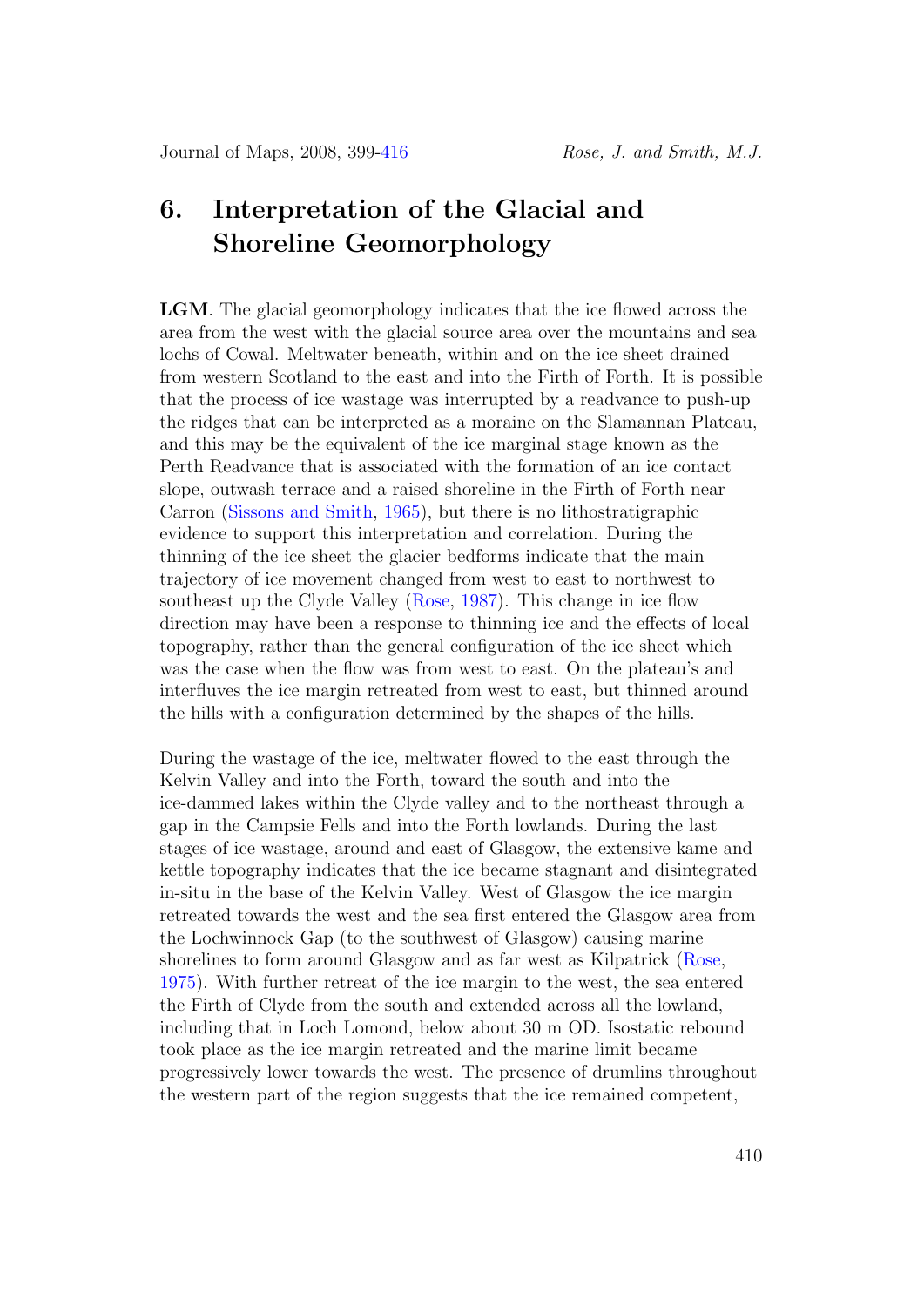deforming its bed as the margin retreated northwestwards across the western part of the mapping area.

The interval between the LGM and the LLR. The main landforms that formed in the interval between the LGM and the LLR were the river trenches cut into areas of steep relief. Following the formation of the high raised shoreline landforms and deposits that developed as the ice wasted across the region, a progressive fall of relative sea-level meant that the sea-level dropped to elevations lower that the present day, and there is an absence of raised shorelines for most of this period.

LLR. The glacial geomorphology indicates that the ice moved southward into the mapping area, along the valley of Loch Lomond and the valley of the Gareloch. At both localities the limit of LLR glaciation is clearly marked by a moraine ridge and associated meltwater landforms. At the southern end of Loch Lomond the pattern of glacier bedforms indicates that the ice radiated out as a piedmont lobe with ice flows towards the Leven and Endrick Valleys and a distinct ice-flow divide between the two. During movement across the area this ice deformed its bed, and during wastage it decayed at its margins to produce small ice disintegration landforms. Beyond the LLR ice limit, a large proglacial lake formed in the Blane and Endrick valleys, and this lake overflowed across the col between the Clyde and the Forth drainage systems to flow into and beneath the Forth Glacier lobe in the vicinity of Buchlyvie.

Elsewhere, outwith the area of the LLR ice, periglacial processes shaped the landscape, causing extensive gelifluction which partially degraded many of the previously formed landforms. Periglacial activity also produced specific landforms such as a large protalus rampart on Ben Bowie and rock-cut shore platforms and clifflines around the Clyde and Loch Lomond (Main Lateglacial Raised Beach).

Holocene. River activity is the dominant process (other than Human induced processes) throughout the Holocene. River incision is extensive on the hillside slopes and alluvial infills are thick and extensive in the valley bottoms. Landslips are common along parts of the south-facing slope of the Campsie Fells where the competent basalts overlie incompetent mudrocks. Shoreline landforms are developed along the Clyde and in Loch Lomond, and in both localities the Main Postglacial Raised Beach is a well developed landform with extensive beach sediments (although in some cases this is due to re-working the Main Lateglacial Raised Beach).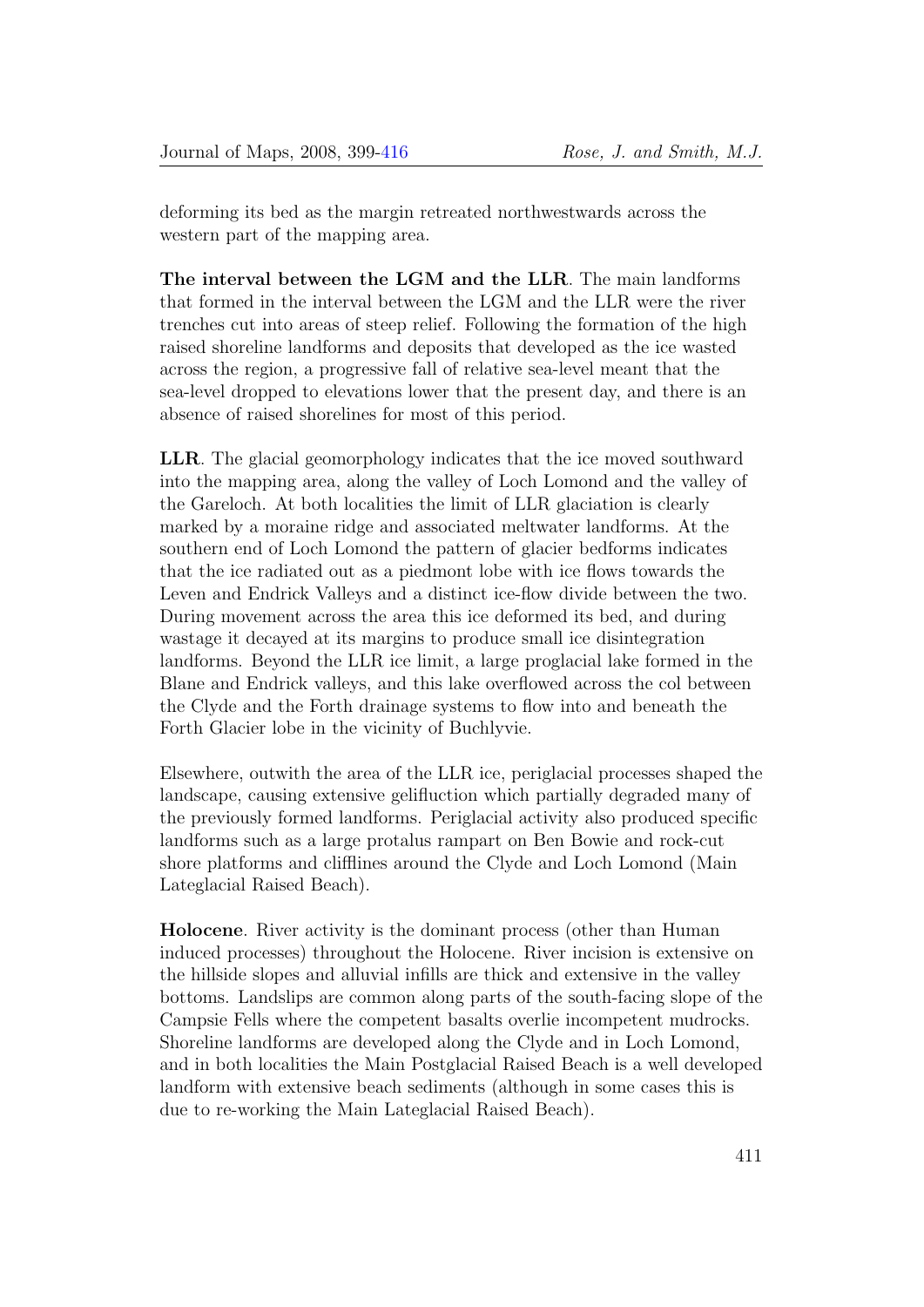## 7. Digital Map Production

The archived A4 photographs of the original geomorphological maps formed the basis for the digitization and presentation of this work. All 34 A4 sheets were scanned at 300 dpi and saved in compressed TIFF format. These files were then imported in to ERDAS Imagine and georeferenced using the OS grid on the original map sheets. Once complete, all 34 A4 sheets were mosaiced together to form, for the first time, a single, seamless, geomorphological map of the study area (Map 1).

### 8. Conclusions

- This paper outlines the methods used to map glaciogenic landforms in northern Britain during the second half of the  $20<sup>th</sup>$  Century.
- The main important findings of this type of data collection are outlined and the interpretation and significance of these findings are outlined in terms of the concepts of the time.
- Examples of 1:10,560 scale field maps are presented to show examples of mapping different types of glaciogenic landforms.
- A seamless 1:25,000 scale geomorphological map of the area is produced for the first time
- The types of landforms found within the region are summarized within their glaciodynamic and topographic context
- A very brief interpretation to the geomorphological maps shows that the ice flowed from the west to the east during most of the LGM, then changed to flow towards the southeast at the later stages of ice thinning and wastage, in response to topographic control. During the YD glaciation the ice flowed southwards as a piedmont lobe into the southern end of the Loch Lomond Basin where it formed a well developed end-moraine ridge.
- The work reported here demonstrates the importance of ground-truthing geomorphological and geological data and highlights the need to combine information derived from remote imaging of landforms with field investigation of the geology.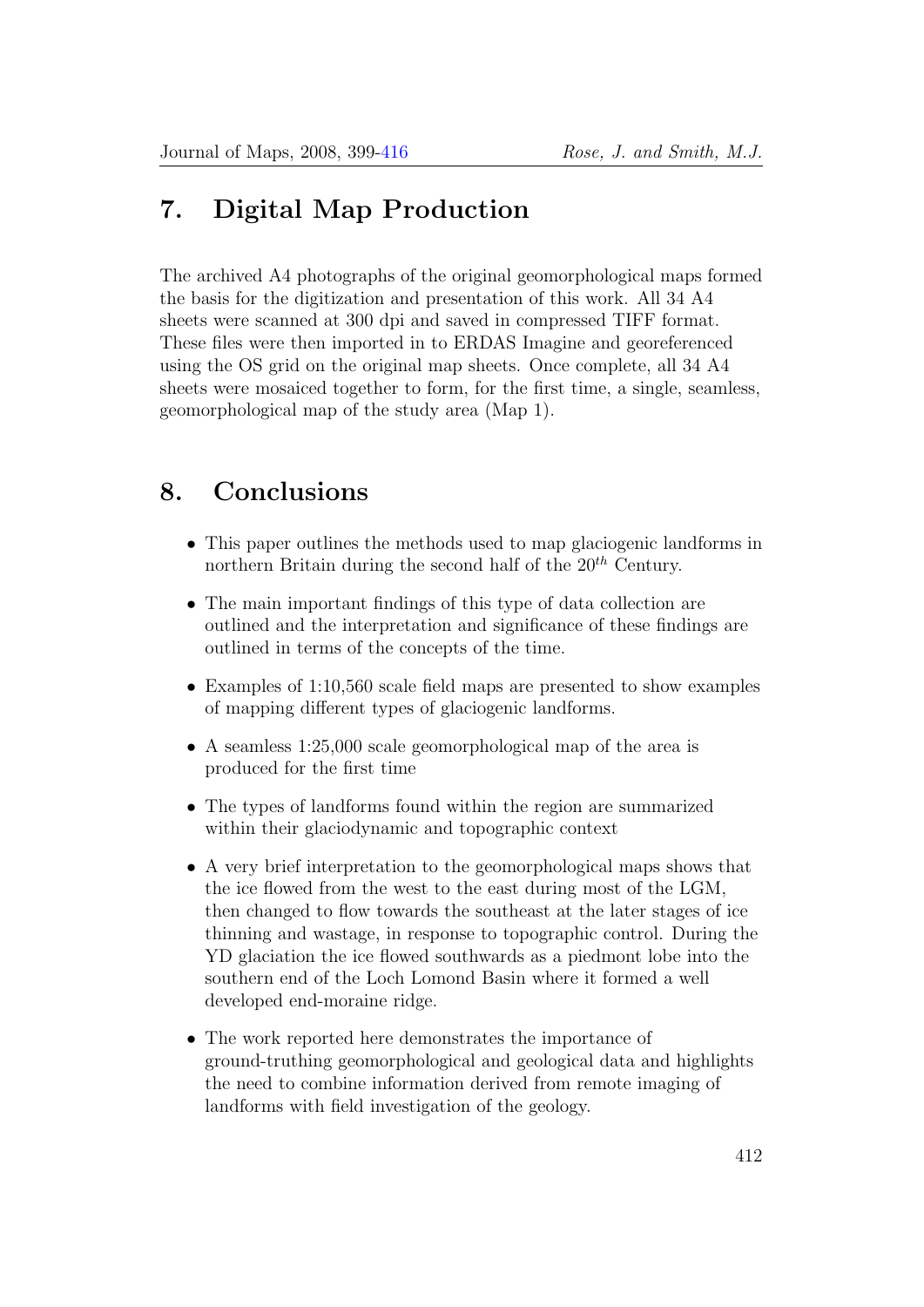#### Acknowledgements

MS acknowledges the support of a HEFCE Promising Young Researcher Fellowship which was used at the Department of Geography at Royal Holloway, University of London. We wish to acknowledge the very helpful comments made by David Evans, Tim Fisher, and Jon Merritt who reviewed the manuscript of this paper.

### Software

The photographic archives were initially scanned and saved as TIFFs in Paint Shop Pro 8. These were imported in to ERDAS Imagine 9.0, individually georeferenced using the grid on the map sheets and then mosaiced together to form a single geomorphological map. Digitisation of individual drumlins (Figure 5) was performed in ESRI Arcview 3.3, with final map production in ESRI ArcMap 9.1.

### References

- BOARDMAN, J. (1981) Quaternary geomorphology in the north-eastern Lake District, Ph.D. thesis, University of London.
- DICKSON, J. H., STEWART, D. A., THOMPSON, R., TURNER, G., BAXTER, M. S., DRNDARSKY, N. D. and ROSE, J. (1978) Palynology, palaeomagnetism and radiometric dating of Flandrian marine and freshwaters sediments of Loch Lomond, Nature, 274, 548–553.
- EVANS, D. J. A. (2003) The Quaternary of the Western Highland Boundary: Field guide, Quaternary Research Association, London.
- FIRTH, C. R. and STEWART, I. S. (2001) Postglacial tectonics of the Scottish glacio-isostatic uplift centre, Quaternary Science Reviews, 19, 1469–1493.
- GRAY, M. J. (1982) The last glaciers (Loch Lomond Advance) in Snowdonia, North Wales, Geological Journal, 17, 111–113.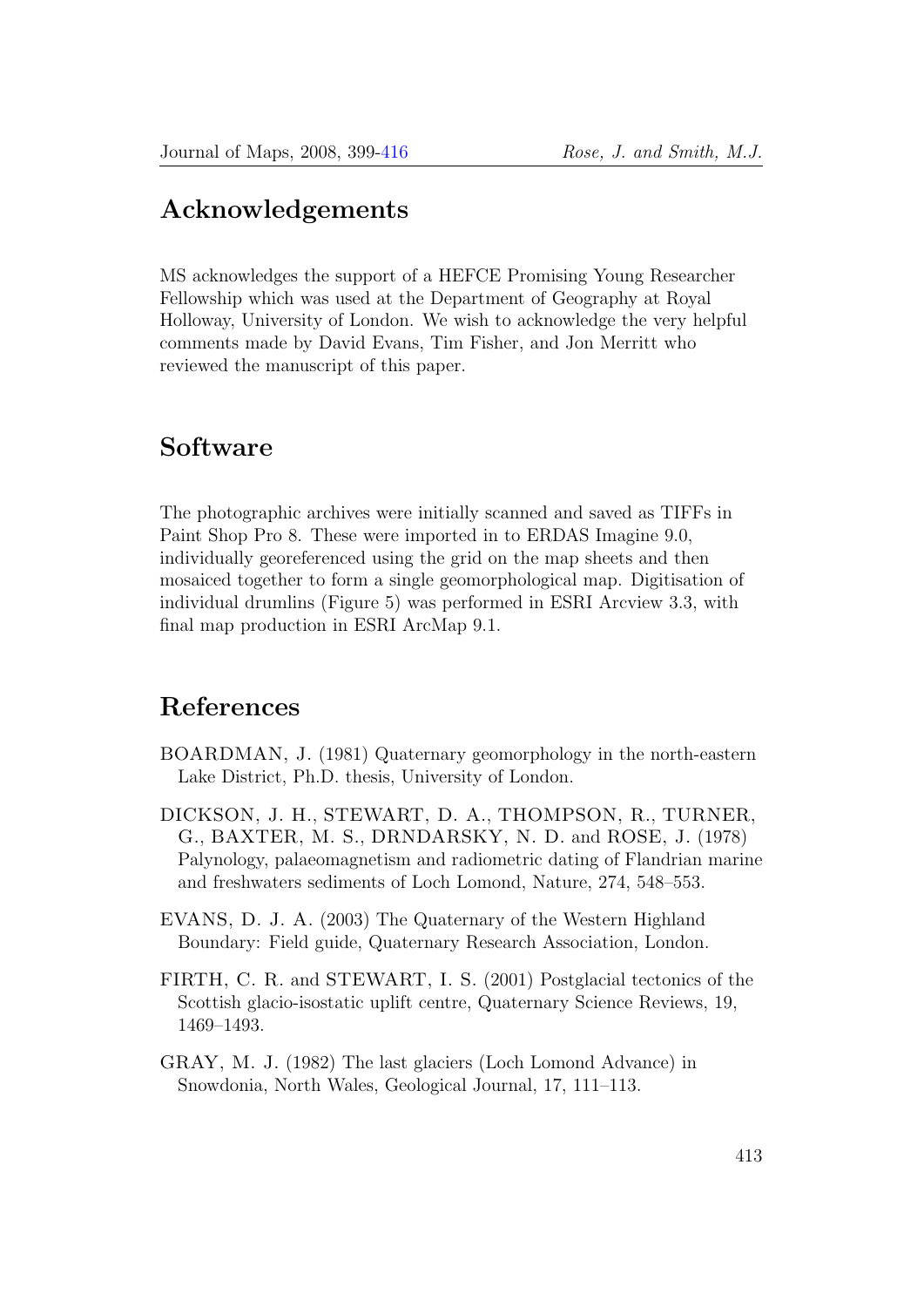- LETZER, J. M. (1978) The glacial geomorphology of the region bounded by Shap Fells, Stainmore and the Howgill Fells in East Cumbria, M.Phil thesis, University of London.
- LINTON, D. L. (1962) Glacial erosion of soft-rock outcrops in central Scotland, Builetyn Peryglacjalny, 11, 247–257.
- LINTON, D. L. (1963) The forms of glacial erosion, Transactions of the Institute of British Geographers, 33, 1–28.
- LOWE, J. J., RASMUSSEN, S. O., BJÖRCK, S., HOEK, W. Z., STEFFENSEN, J. P., WALKER, M. J. C., YU, Z. C. and THE INTIMATE GROUP (2008) Synchronisation of palaeoenvironmental events in the North Atlantic region during the Last Termination: a revised protocol recommended by the INTIMATE group, Quaternary Science Reviews, 17, 6–17.
- MITCHELL, W. A. (1991) Glaciation of upper Wensleydale and the adjacent watershed regions, Ph.D. thesis, University of London.
- MITCHELL, W. A. (1996) Significance of snowblow in the generation of Loch Lomond Stadial (Younger Dryas) glaciers in the western Pennines, northern England, Journal of Quaternary Science, 11, 3, 233–248.
- MITCHELL, W. A. and RILEY, J. M. (2006) Drumlin map of the western Pennines and southern Vale of Eden, northern England, Journal of Maps, v2006, 10–16.
- RICE, R. (1959) The glacial deposits of the Lunan and Brothick valleys in south-east Angus, Transactions of the Edinburgh Geological Society, 17, 241–259.
- RICE, R. J. (1962) The morphology of the Angus coastal lowlands, Scottish Geographical Magazine, 78, 5–14.
- RILEY, J. M. (1987) Drumlins of the southern Vale of Eden, Cumbria, England, In Drumlin Symposium (Eds., Menzies, J. and Rose, J.), Balkema, Rotterdam, pp. 323–333.
- ROSE, J. (1975) Raised beach gravels and ice wedge casts at Old Kilpatrick, near Glasgow, Journal of Geology, 11, 15–21.
- ROSE, J. (1987) Drumlins as part of a glacier bedform continuum, In Drumlin Symposium (Eds., Menzies, J. and Rose, J.), Balkema, Rotterdam, pp. 103–116.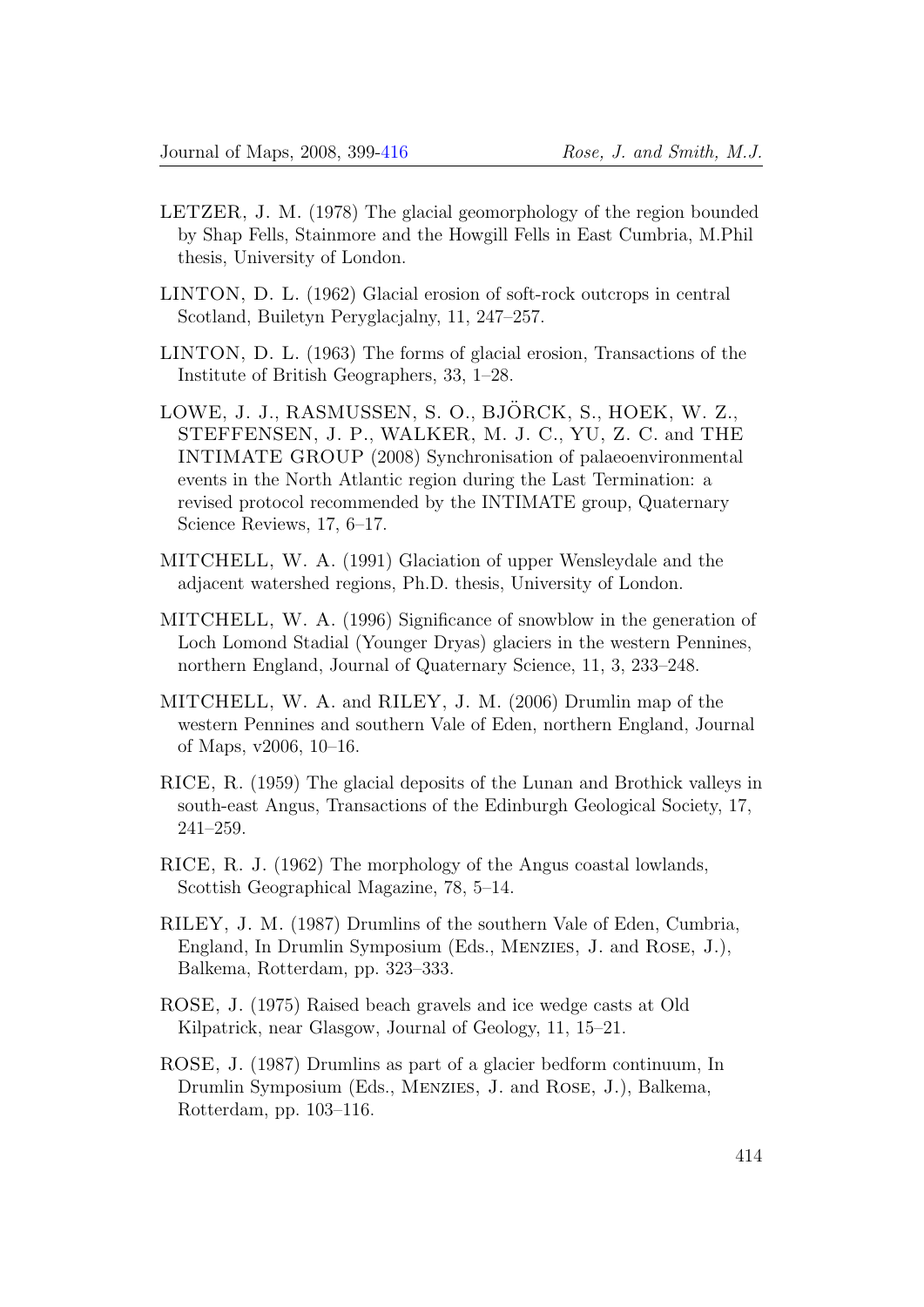- ROSE, J. (1989) Glacier stress patterns and sediment transfer associated with the formation of superimposed flutes, Sedimentary Geology, 62, 151–176.
- ROSE, J. and LETZER, J. M. (1975) Drumlin measurements: a test of the reliability of data derived from 1:25,000 scale topographic maps, Geological Magazine, 112, 361–371.
- ROSE, J. and LETZER, J. M. (1977) Superimposed Drumlins, Journal of Glaciology, 18, 471–480.
- SISSONS, J. B. (1958) Supposed ice-dammed lakes in Britain with particular reference to the Eddleston valley, southern Scotland, Geografiska Annaler, 40, 159–187.
- SISSONS, J. B. (1967) The Evolution of Scotlands Scenery, Oliver and Boyd.
- SISSONS, J. B. (1979) The Loch Lomond Stadial in the British Isles, Nature, 280, 199–203.
- SISSONS, J. B. (1980) The Loch Lomond advance in the Lake District, northern England, Transactions, Royal Society of Edinburgh, 71, 13–27.
- SISSONS, J. B. and CORNISH, R. (1982) Differential glacio-isostatic uplift of crustal blocks at Glen Roy, Scotland, Quaternary Research, 18, 268–288.
- SISSONS, J. B., CULLINGFORD, R. A. and SMITH, D. E. (1966) Late-glacial and post-glacial shorelines in South-East Scotland, Transactions of the Institute of British Geographers, 39, 9–18.
- SISSONS, J. B. and SMITH, D. E. (1965) Raised shorelines associated with the Perth Readvance in the Forth Valley and their relation to glacial isostasy, Transactions of the Royal Society of Edinburgh, 66, 143–168.
- SMITH, M. J. and CLARK, C. D. (2005) Methods for the visualization of digital elevation models for landform mapping, Earth Surface Processes and Landforms, 30, 885–900.
- SMITH, M. J., ROSE, J. and BOOTH, S. (2006) Geomorphological mapping of glacial landforms from remotely sensed data: an evaluation of the principal data sources and an assessment of their quality, Geomorphology, 76, 148–165.